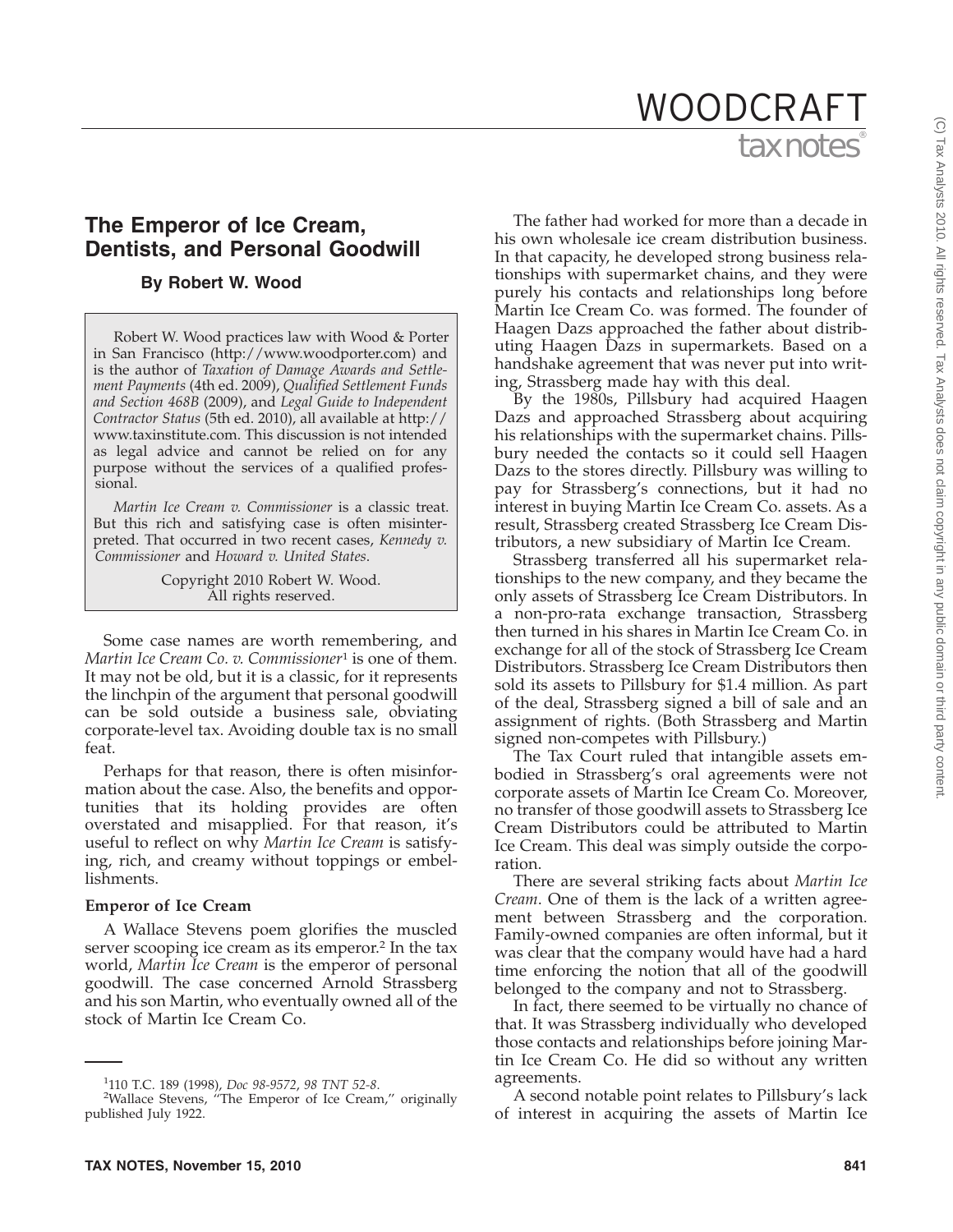#### **COMMENTARY / WOODCRAFT**

Cream Co. All it wanted was Strassberg's contacts. For that reason there were no allocation questions.

#### **Business as Usual**

The normal context in which a *Martin Ice Cream* issue arises, of course, is when a buyer wants to purchase a business and its relationships. The buyer may or may not care how the purchase price is allocated and precisely to whom it is paid. After all, in an acquisition of a closely held business, the company and the owner will both be signatories to various documents. The precise allocation of consideration is important, but it may be less important than other aspects of the deal.

Most of the time *Martin Ice Cream* is invoked it will be in the sale of an integrated business. Yet it bears remembering that a more appropriate fact pattern is when goodwill *alone* is being sold. Sometimes those who invoke *Martin Ice Cream* expect more than they should from this venerable case. Two recent cases must be added to the ice cream literature and both contain lessons about the dangers it presents.

#### **The Kennedys**

In *Kennedy v. Commissioner*, <sup>3</sup> Kennedy formed a sole proprietorship in 1990 to engage in employee benefits consulting. In 1995 Kennedy incorporated KCG International Inc. as a C corporation. From 1995-2006, Kennedy was KCG's sole shareholder and president, providing employee benefits consulting.

Employers who retained KCG did not execute contracts either with KCG or with Kennedy. KCG had two full-time employees, Kennedy and an unrelated person named Dolatowski. Notably, Kennedy did not have an employment or noncompetition agreement with his corporation.

In 2000 Kennedy was approached by Mack & Parker (M&P), a potential buyer. Early on, it appeared that M&P would pay 150 percent of the predicted annual income from KCG clients, subject to various adjustments. Based on the formula, the expected price was \$660,000, to be paid 40 percent at closing and 60 percent over five years.

Later, there was discussion that 25 percent should be treated as payment for consulting, with 75 percent as a payment for Kennedy's personal goodwill. The personal goodwill discussion was prompted by outside legal and accounting advice. Interestingly, the Tax Court opinion contains references to many of the communiqués between the various parties and advisers.

For example, in 2000 Jerry Roberts, the lawyer representing M&P, e-mailed his client with concerns

about taxes. If M&P bought the assets of KCG rather than its stock, Roberts warned, the payments would be taxed twice, first to KCG, and then to Kennedy when KCG distributed the proceeds. A purchase of stock would incur only one level of tax, a capital gain to Kennedy. The disadvantage of a stock sale, said Roberts, was that M&P would not be able to claim amortization deductions. A local accountant had suggested — and here the Tax Court is quoting:

M&P could take the position that Kennedy owns KCG's customer list and the goodwill with the customers and hence could sell them directly to M&P.4

Roberts commented that this structure — a variation of an asset purchase — would involve Kennedy being taxed only once and at capital gain rates. Nevertheless, M&P would be able to amortize the assets over 15 years. Thereafter, Roberts drafted documents allocating 75 percent of the purchase price to Kennedy's goodwill. The remaining 25 percent was for consulting services. That was the first document reflecting the 75/25 percent split, and the transaction was consummated shortly thereafter.

The Tax Court spent considerable time describing the agreement for assignment of know-how and goodwill, the asset purchase agreement, and the consulting agreement. The asset purchase agreement required KCG to convey its relationship with 46 clients; the goodwill agreement required Kennedy to convey his personal relationships with the same 46 clients. Almost all had been clients of Kennedy before 1995 when he incorporated.

The Tax Court summarized the transaction documents as calling for three types of payments:

- a flat \$10,000 to KCG required by the asset purchase agreement;
- payments to KCG that were required by and allocated to the consulting agreements; and
- payments to Kennedy that were required by and allocated to the goodwill agreement.

The last two payments were \$58,700 and \$176,100, respectively, or 25 percent and 75 percent.

All three agreements prevented Kennedy from competing in employee benefits consulting. Postclosing, Kennedy began work with M&P. The other former KCG employee, Dolatowski, did too, but quit after only two months. Kennedy then devoted far more time to his new role than he had anticipated. In fact, during the first year after the transaction, 46 percent of M&P's revenue was traceable to time billed personally by Kennedy.

<sup>3</sup> T.C. Memo. 2010-206, *Doc 2010-20736*, *2010 TNT 184-13*. <sup>4</sup>

*Id.* at \*6.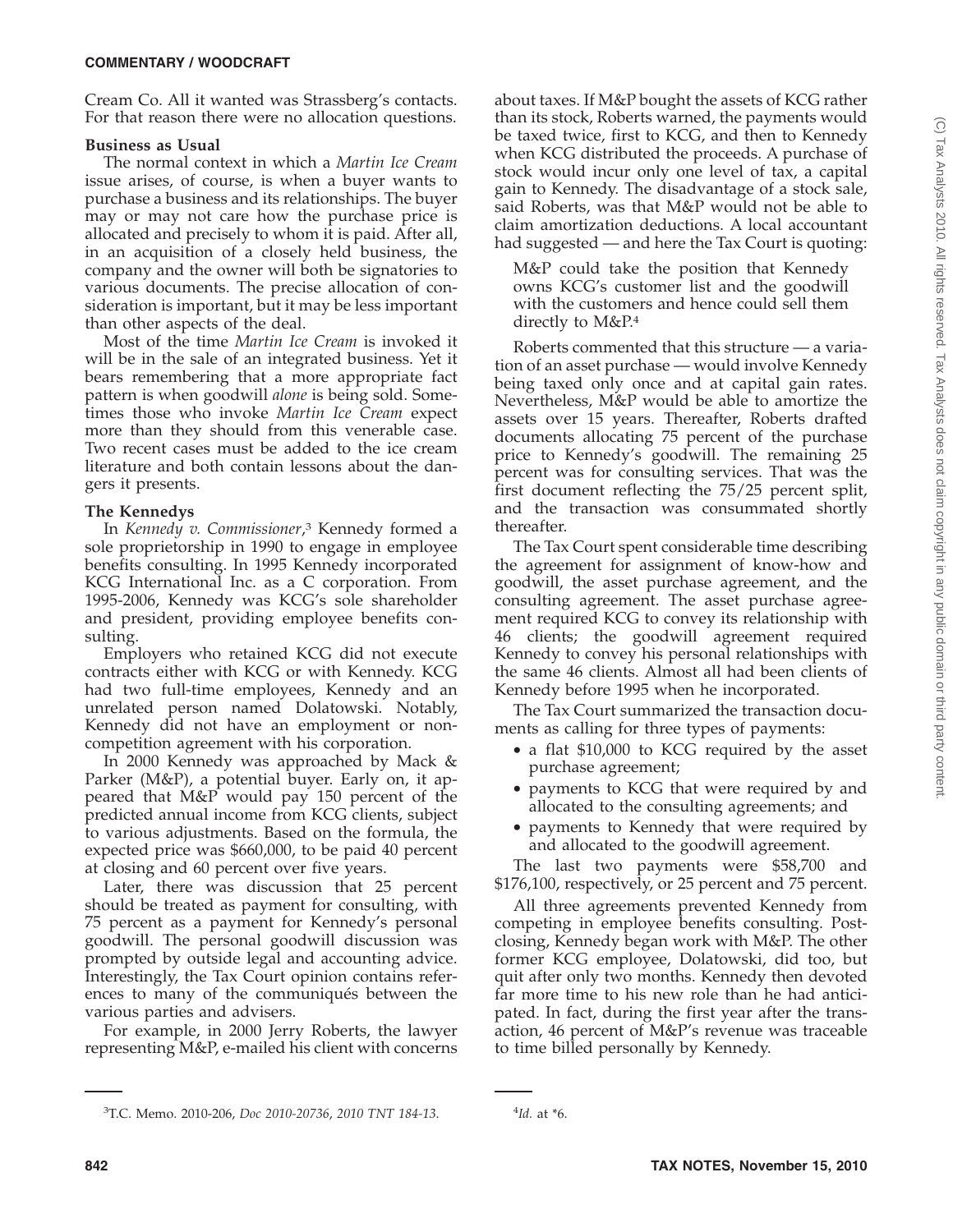Nevertheless, Kennedy did not receive any wages or fees from M&P other than payments under the sale documents. Approximately a year after the closing, Kennedy informed M&P he had been working full-time and would quit unless his compensation was increased. They worked out a new agreement, and Kennedy began receiving wages as well as payments under the goodwill agreement. Kennedy was still an M&P employee when his case came to trial in the Tax Court.

The central issue in the case was whether the payments Kennedy received were proceeds from the sale of personal goodwill and therefore taxable as capital gain, or payments for services, taxed as ordinary income. The IRS argued that KCG, not Kennedy, owned the list. Kennedy had no contracts with any clients, and had no proof of the existence of *any* goodwill asset. Even if Kennedy owned something, the IRS said, it was not transferable.

After all, any goodwill was based on the value of Kennedy's relationships, which had no value unless Kennedy continued to perform services. The IRS even argued that the business was owned by KCG, which in turn employed Kennedy. Finally, the IRS argued substance over form, that payments from M&P must be considered payments for Kennedy's services or payments for Kennedy's promise not to compete.

Predictably, Kennedy sought sweet sustenance in *Martin Ice Cream*. The Tax Court disagreed, noting that whether goodwill exists as a capital asset of a sole proprietor and whether the goodwill was transferred are questions of fact.5 The Tax Court acknowledged that a payment to a service provider can in some circumstances be considered a payment for goodwill. Yet it was convinced the payment to Kennedy was for services. The 75 percent allocated to goodwill was a tax-motivated afterthought lacking economic reality.

Initial negotiations had established the purchase price at \$660,000 minus Dolatowski's base salary. In fact, this payment was to be adjusted over five years to reflect Kennedy's success in integrating KCG clients into M&P. The Tax court found that the 75/25 allocation did not reflect the value of goodwill in relation to other aspects of the transaction, such as the services to be performed by Kennedy for M&P. The Tax Court went on to note that Kennedy undertook M&P work for five years until the end of 2005, gave a valuable non-compete, and worked for 18 months post-closing without compensation.

That made it clear the payments were not for goodwill. After a thorough exposition of the facts

and reasoning in *Martin Ice Cream*, the Tax Court found it inapplicable. Kennedy's payments represented ordinary income either for services or for a promise not to compete. Further, they were subject to self-employment taxes. Turning to penalties, the court held that accuracy-related penalties should not be imposed because the Kennedys had reasonable cause for the tax treatment and acted in good faith. The court was convinced there was reasonable reliance on the advice of a professional.

#### **Tooth Decay**

Another double scoop of *Martin Ice Cream* came in *Howard v. United States*. <sup>6</sup> Our story starts in 1980, when Dr. Larry Howard incorporated his dental practice. Howard had an employment agreement and covenant not to compete with his corporation, and continued as its sole shareholder, officer, and director.

Twenty-two years later, in 2002, he sold his practice to another dentist. An asset purchase agreement was drawn up between the two dentists and their two dental corporations. Under the agreement, Howard (outside his professional corporation) received \$549,900 for his personal goodwill, while his corporation received \$47,100 for its assets. Howard also received \$16,000 personally for entering into a new covenant not to compete with the buyer.

Howard reported \$320,358 as long-term capital gain from the sale of goodwill. On audit, the IRS viewed the goodwill as a corporate asset, and treated the cash Howard received as a dividend. Accordingly, the IRS assessed a \$60,129 deficiency (plus \$14,792 in interest). Howard paid the tax, filed a refund claim, and filed suit in district court.

Howard argued that the goodwill was personal and that he was entitled to claim the proceeds from its sale as long-term capital gain. After all, in *Martin Ice Cream*, the Tax Court concluded that personal relationships of a shareholder-employee are not corporate assets, at least when the employee has no employment contract with the corporation. Howard argued that his case was similar.

Citing *Norwalk v. Commissioner*, <sup>7</sup> the Tax Court pointed out that even when a corporation is dependent on a key employee, the employee cannot own the goodwill if the employee has entered into a covenant not to compete (or similar agreement) under which the employee's personal relationships with clients may become property of the corporation. Howard had a covenant not to compete.

6 106 AFTR 2d 2010-5140, 2010 U.S. Dist. LEXIS 77251 (E.D. Wa., July 30, 2010), *Doc 2010-17126*, *2010 TNT 148-15*. <sup>7</sup>

<sup>5</sup> *See Butler v. Commissioner*, 46 T.C. 280, 287 (1966).

T.C. Memo. 1998-279, *Doc 98-24175*, *98 TNT 147-5*.